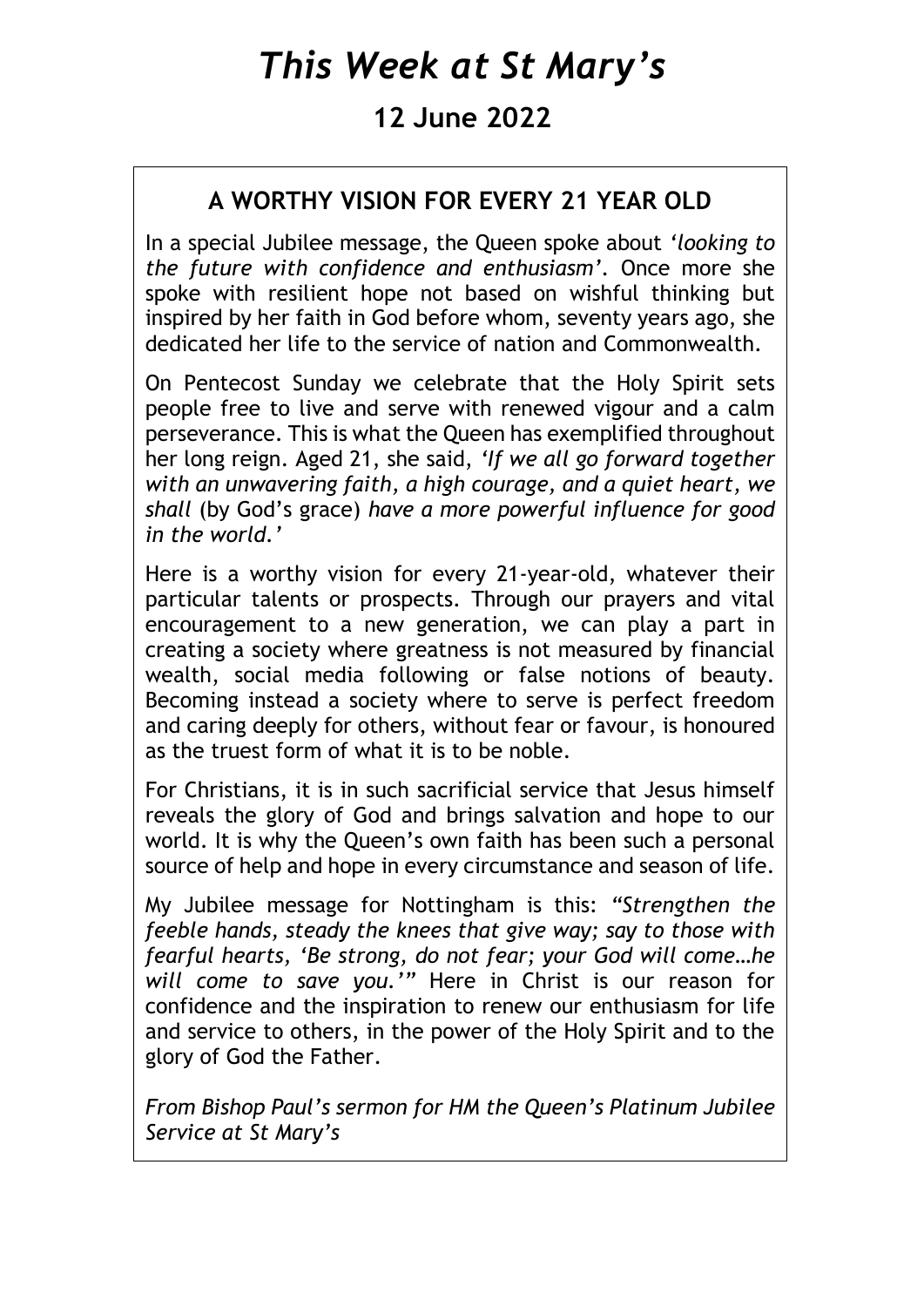## **RECONCILIATION VIA MANSFIELD**

*This is the memory Liell Francklin brought at the Platinum Jubilee Service about the visit of HM the Queen and the Duke of Edinburgh to Mansfield on 28th July 1977.*

My father, Commander Philip Francklin, was Lord Lieutenant of Nottinghamshire in 1977 and he organised Her Majesty's Silver Jubilee visit to Nottinghamshire, not without difficulty. His principal point of contact at Buckingham Palace was Sir Philip Moore, Assistant Private Secretary to the Queen, who took over from Sir Martin Charteris as Private Secretary later that year.

24 years later I went to a memorial service of one of my godfathers at St George's, Windsor at which Lord Moore (as he was by then) was present. At my mother's suggestion I introduced myself to him and said that I believed that he worked with my father on the Queen's Silver Jubilee visit to Nottinghamshire.

He said that he remembered my father well but what he particularly recalled about the day was sitting at lunch next to the Mayor of H**eiligenhaus** (I believe), the German town which Mansfield was twinned with. Within 20 minutes of sitting down to lunch Philip Moore worked out that the Mayor was the German night fighter pilot who had shot down the Lancaster bomber in which he was the navigator over the Ardennes in 1942. The plane broke in 2 throwing Philip Moore clear but the rest of the crew were killed. He spent the rest of the war in a prisoner of war camp, very lucky to survive.

So, 35 years after the event, the Queen's visit to Nottinghamshire in 1977 led to another unexpected act of postwar reconciliation.

## **LAST WEEK AT ST MARY'S**

**Sunday** - HM the Queen's Platinum Jubilee Service

**Monday** - Grant's licensing by the Bishop of Sherwood as coordinating Chaplain for University of Nottingham.

Nottingham College students used the church for their exams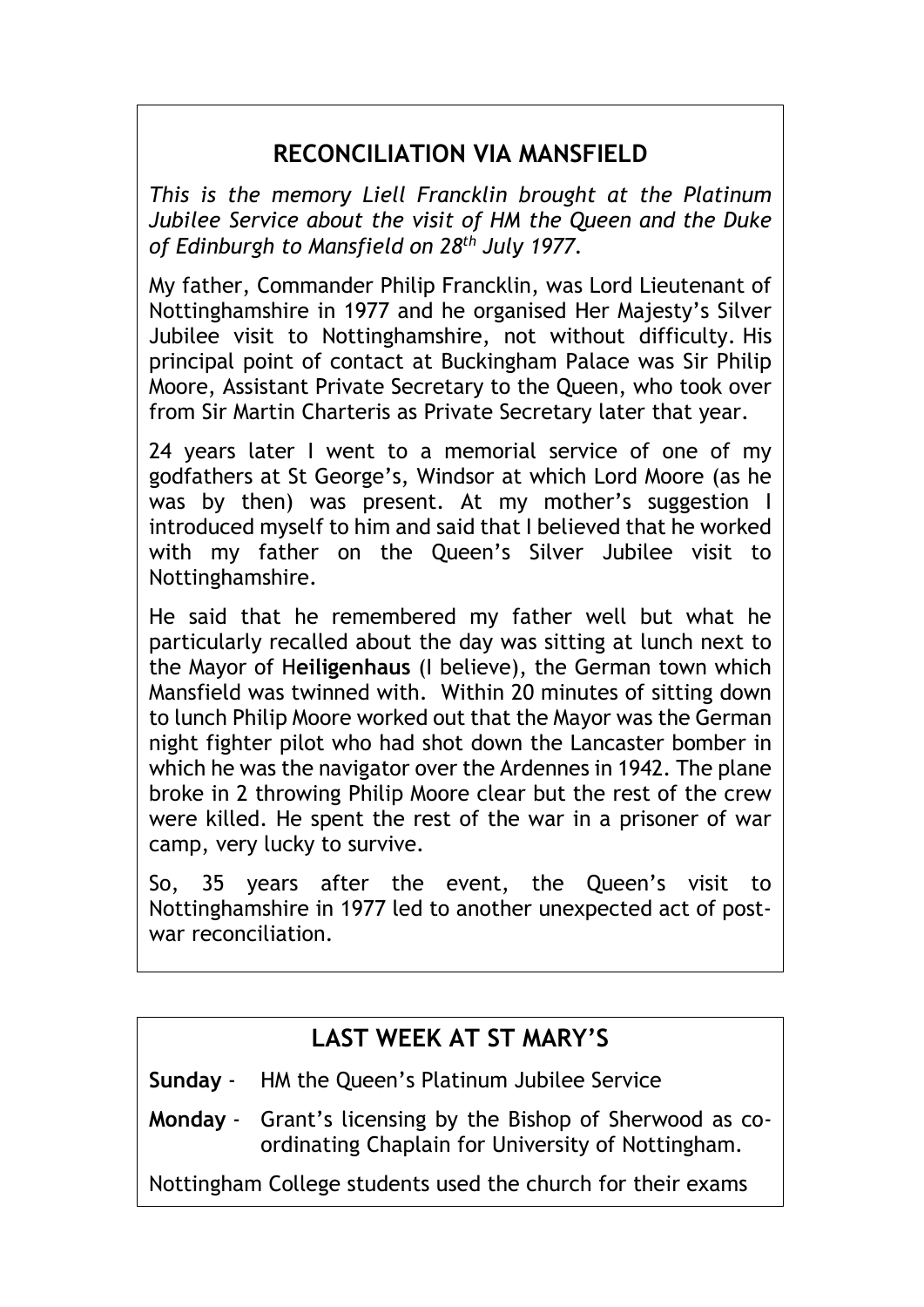**CHORAL SCHOLAR'S CONCERT Sunday 19th June 8.00pm.** Come and join in this concert, an annual highlight, and enjoy listening to our choral scholars perform.

**INSIGHT MEETING Wed 22nd June 12.00 – 1.30** *What was it like working during the pandemic?* 'INDEPENDENT SINCE 1844.. AND STILL THRIVING'. WEAVERS – Chief Executive Philip Trease. A stimulating lunchbreak alternative hosted by the Workplace Chaplaincy. At St Mary's, with a light lunch included. Free of charge but please email [lensimmonds@gmail.com](mailto:lensimmonds@gmail.com) to book a place.

**ST MARY'S BOOK GROUP** The next meeting will be Thursday 7 July 11am in the church. All *very* welcome. We'll be discussing "To Sir, with Love", by E R Braithwaite. We read a couple of extracts to focus, so you don't have to know the book in detail.

**WORKPLACE WEDNESDAY** at St Mary's, each week. If you're looking for a third space to work away from home & the office, look no further than this alternative new workspace. St Mary's is a unique setting with wi-fi & and there will be fresh coffee. 9 to 12pm, no charge & no need to book.

**VOLUNTEER OPPORTUNITIES –** Please note that there are many opportunities to volunteer, both in the services, with children's work and in many other ways – please see 22 May TWASM.

**GIVING TO ST MARY'S** We rely on your financial support. Kindly use online banking (NatWest 56-00-61, St Mary's PCC a/c 00834602); cash or cheque in the donations chest; the card reader; or via the website. Please use Gift Aid if you are a UK tax-payer. Standing order forms are by the south porch.

**FROM MEADOWS FOODBANK** Needed please - UHT milk; sugar; coffee; jam; oil; tinned meat, tuna, fruit, sweetcorn, tomatoes, potatoes; noodles; peanut butter; toiletries; laundry tabs; washingup liquid; or cash donations. Also good condition children's books. Tues 5.30–7.15, Fri 10-12, Sat 11-1pm NG2 2JD